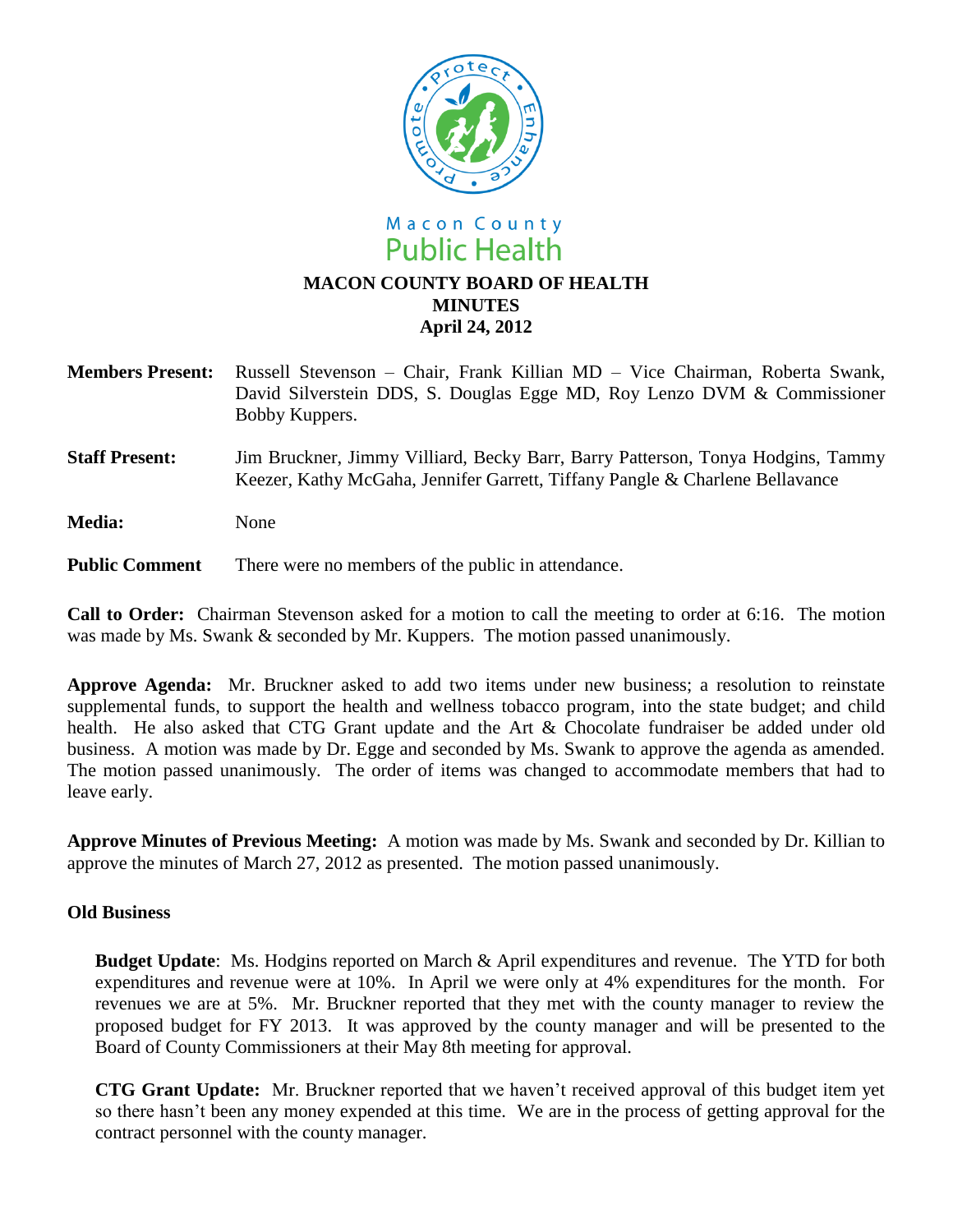**Fee Plan for Dentures**: Mr. Bruckner presented the proposed fee plan schedule for adult dentures. He reminded the members that they had received a copy in their packets last month. He requested the Board approve the plan as presented. A motion to approve the fee plan as presented was made by Dr. Silverstein and seconded by Mr. Kuppers. The motion passed unanimously. This will be on the agenda for the Board of County Commissioners to approve at their second meeting in May.

**Nomination of future BOH Members**: Mr. Bruckner reported that he had received several nominations and that only two had expressed interest in serving on the Board. Mr. Bruckner had spoke with Molly Phillips of Nantahala Physical Therapy who has agreed to fill the position vacated by Mr. Higdon as a private citizen until the end of his term on June 30, 2012 and begin her first full term from July 1, 2012 to June 30, 2015. He also spoke with pharmacist, Stacy Shannon who agreed to serve as the replacement for Ms. Stahl who will be completing her third and final term June 30th. Ms. Shannon will begin her first term July 1, 2012 and it is a three year term ending June 30, 2015. A motion was made by Dr. Egge and seconded by Mr. Silverstein to approve the nominations as presented and ask the Board of County Commissioners to approve these nominations at their 2nd meeting in May.

**Zonta's Art & Chocolate Fund Raiser –** Mr. Bruckner told the board that this fund raiser is to benefit Macon County Public Health and the Community Care Clinic. The Zonta club has asked that the beneficiaries help with the fund rising. It was requested that the Board approve the purchase of a table sponsorship for \$500.00. This includes tickets for eight people. A motion was made by Dr. Silverstein and seconded by Ms. Swank to approve the \$500.00 purchase from the Board of Health budget line and sponsor a table. The motion passed unanimously.

**Resolution to reinstate supplemental funds:** Mr. Bruckner advised the members that each county's board of health is being asked to sign a resolution asking the legislature to reinstate funds for health and education for youth tobacco prevention programs. A motion was made by Ms. Swank and seconded by Dr. Egge to approve the resolution as presented. The motion passed unanimously.

## **New Business**

**Adult Dental Clinic Space**: Mr. Bruckner reported that he and Mr. Villiard have been discussing the need for more space for the adult dental clinic with Dr. Kaldre. They have also had a conversation with the County Manager who has asked for a recommendation from them for the budget to add this item. It was suggested that the space would need to be approximately 1,400 square feet.

**BCBS Billing Issue:** Mr. Bruckner reported that in June of 2011 HIS (State Health Information System) requested that we stop submitting claims thru Blue E (BCBS Billing Software) beginning July because the new software would be in place so that we may begin submitting with state clearinghouse. Because of submission problems through HIS Clearinghouse the claims were not submitted until September when programming was finalized. The claims did not arrive at BCBS in time for payment. Ms. Hodgins reported that the company denied 80 claims in the amount of \$3,521.63 stating that they were not filed within the required time frame. A motion was made by Ms. Swank and seconded by Dr. Silverstein to approve the write off of \$3,521.63 as reported. The motion passed unanimously.

**WIC Program Issues and Challenges:** Ms. Pangle reported that WIC may be facing a budget cut due to the fact that they have not met state required caseload numbers. The reason for the cut was due to the loss of a WIC nutritionist in 2011. The program had trouble finding a replacement. During the time frame that they were short a nutritionist they were not able to meet their caseload numbers. The state has given them a chance to rebuild the caseload numbers and they must meet the caseload twice by the end of May. They have already met this goal once and are hoping to meet it again for April. Ms. Pangle stated that there is a chronic problem keeping a full time nutritionist due to salary limitations.